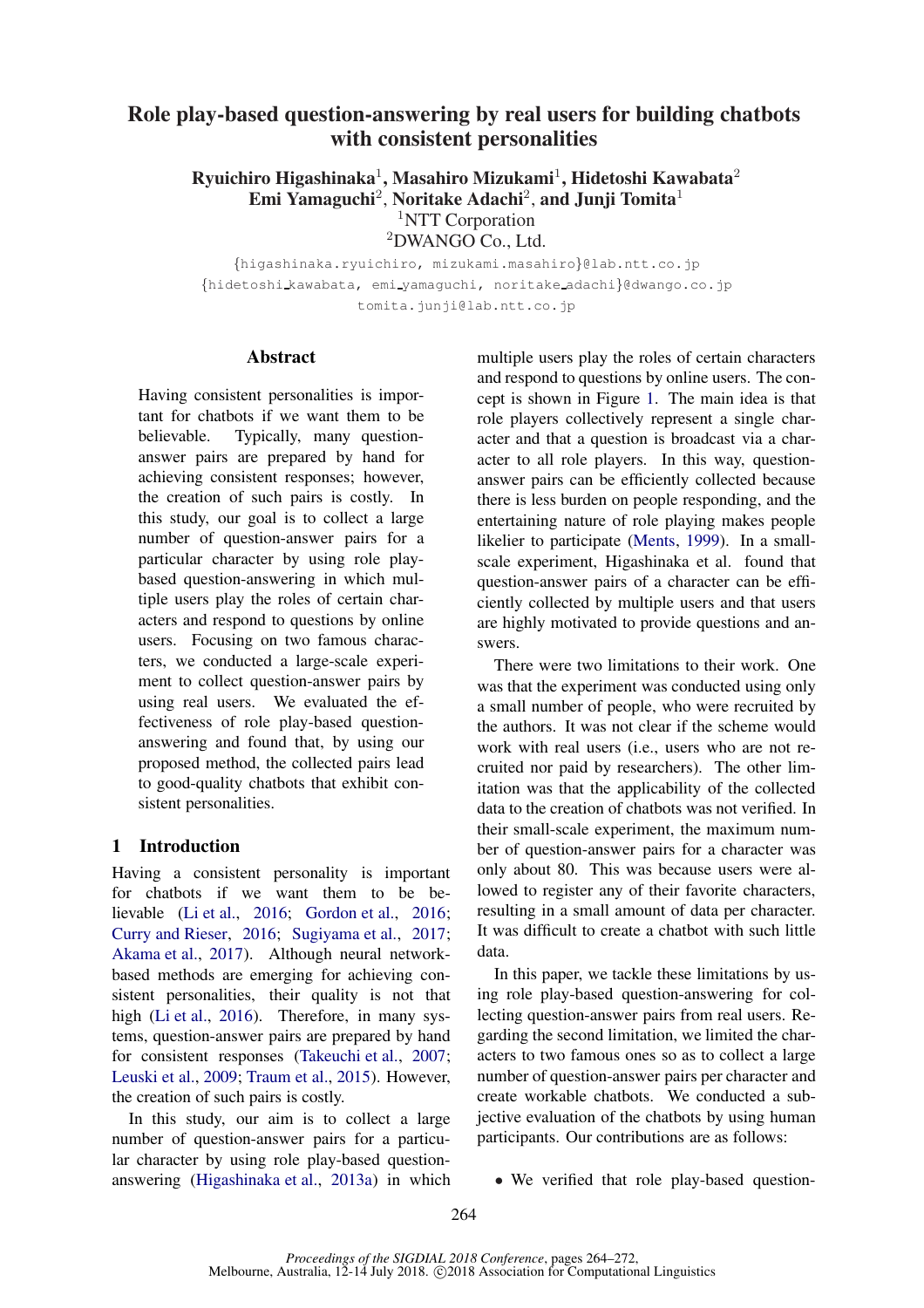

Figure 1: Role play-based question-answering scheme [\(Higashinaka et al.](#page-8-8), [2013a](#page-8-8)).

<span id="page-1-0"></span>answering works with real users, collecting a large number of question-answer pairs per character in a short period.

• We proposed a method to create chatbots from collected question-answer pairs and verified that it can lead to good-quality chatbots exhibiting consistent personalities.

We first describe our data collection by using role play-based question-answering with real users. Then, we propose our method for creating chatbots using the collected question-answer pairs. Next, we describe the experiment we conducted to evaluate the quality of the chatbots by using human participants. After covering related work, we summarize the paper and mention future work.

### 2 Data collection by real users

To collect a large number of question-answer pairs per character, we focused on two characters: a real person called Max Murai and a fictional character in a novel, Ayase Aragaki. They are popular characters in Japan and have a large number of fans. We created Web sites in their fan communities so that fans could try role play-based questionanswering. We first describe the two characters in more detail and then briefly go over the Web sites. Finally, we present the statistics of the data and look at the results from several aspects.

### 2.1 Characters

- Max Murai His real name is Tomotake Murai (Max Murai is his stage name). Born in 1981, Murai is a CEO of the IT company AppBank but also a YouTuber who specializes in the live coverage of TV games. He is known to have a frank personality.
- Ayase Aragaki A fictional character in the novel "Ore no imouto ga konnnai kawaii wakega



Figure 2: Web site for Max Murai.

<span id="page-1-2"></span>

CTsukasa Fushimi/ASCII MEDIA WORKS/OIP2 CBANDAI NAMCO Entertainment Inc. Copyright©2017 Live2D Inc.

<span id="page-1-3"></span>Figure 3: Web site for Ayase Aragaki.

nai" (My Little Sister Can't Be This Cute), which has sold more than five million copies in Japan in its series. Ayase is not a main character but plays a supporting role. Her character is often referred to as a "Yandere". According to Wikipedia, Yandere characters are mentally unstable, incredibly deranged, and use extreme violence or brutality as an outlet for their emotions.

#### <span id="page-1-4"></span>2.2 Web sites

On the Japanese streaming service NICONICO Douga<sup>[1](#page-1-1)</sup>, each character has a channel for their fans. The channel is limited to subscribers. Through the generosity of this service, we were allowed to establish our Web sites for role playbased question-answering on their channels. Murai has more than 10,000 subscribers; the number of subscribes for Ayase is not disclosed.

We opened the Web sites in March and October 2017 for Murai and Ayase, respectively. Figures [2](#page-1-2) and [3](#page-1-3) show screenshots of the sites. The appearances of the sites were adjusted to the characters. The users can ask the characters questions by

<span id="page-1-1"></span><sup>1</sup><http://www.nicovideo.jp/>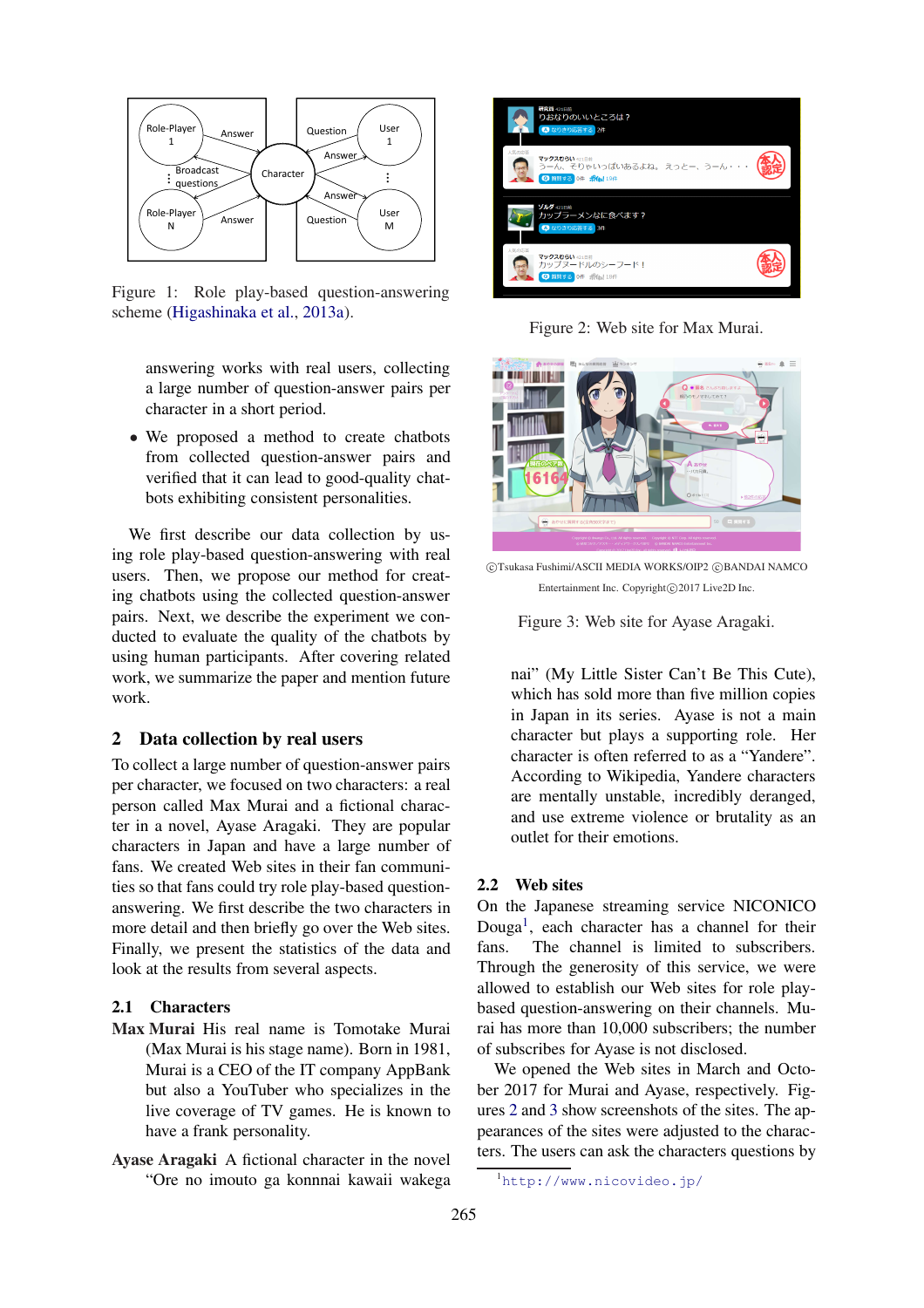|                                   | Murai  | Ayase            |
|-----------------------------------|--------|------------------|
| No. of users who participated     | 340    | 333              |
| No. of question-answer pairs      | 12,959 | 15,112           |
| No. of questions                  | 7,652  | 6,482            |
| Average words per question        | 10.38  | 13.09            |
| Average letters per question      | 17.42  | 20.35            |
| No. of unique words in questions  | 7,317  | 6.654            |
| No. of words in questions         | 79,412 | 84,838           |
| No. of users who posted questions | 284    | $\overline{262}$ |
| No. of questions per user         | 22.51  | 19.47            |
| No. of answers                    | 12,959 | 15,112           |
| No. of answers per question       | 1.69   | 2.33             |
| Average words per answer          | 7.03   | 15.27            |
| Average letters per answer        | 11.59  | 24.64            |
| No. of unique words in answers    | 8,666  | 10,208           |
| No. of words in answers           | 91,119 | 230,707          |
| No. of users who posted answers   | 243    | 290              |
| No. of answers per user           | 38.11  | 45.38            |

<span id="page-2-0"></span>Table 1: Posting statistics.

means of a text-field interface, and users who want to play the role of the characters can post answers. To stimulate interaction, the Web sites show the rankings of users by their number of posts. In addition, a "like" button is placed beside each answer so that when a user thinks the answer sounds very much "like" the character in question, this opinion can be reflected in the number of "likes". The sites were primarily for collecting one-shot questionanswer pairs. It was also possible for the Murai site to collect follow-up question-answer pairs, but this function was rarely utilized by users.

#### 2.3 Statistics

The statistics of the postings (at the time of submission) are listed in Table [1.](#page-2-0) We obtained a total of 12,959 and 15,112 question-answer pairs for Murai and Ayase, respectively. The size of the data is quite large. We want to emphasize that the users were not paid for their participation; they did so voluntarily. This indicates that role play-based question-answering works well with real users. As seen in the table, more than 300 users participated for each character. The questions/answers for Ayase were longer and contained more words and letters.

#### 2.4 Efficiency

Table [2](#page-2-1) shows the times when the number of question-answer pairs exceeded certain thresholds. We can see how fast we could collect a few thousand question-answer pairs. For both characters, it took just about a couple of days to reach 2,000 question-answer pairs. For Ayase, the pace was much faster than for Murai, reaching 10,000 question-answer pairs in 18 days. After a cer-

|           | Murai    |       | Ayase    |       |  |
|-----------|----------|-------|----------|-------|--|
| Threshold | Hours    | Days  | Hours    | Days  |  |
| 1Κ        | 21.36    | 0.89  | 25.71    | 1.07  |  |
| 2K        | 22.17    | 0.92  | 26.88    | 1.12  |  |
| 5K        | 1,730.05 | 72.09 | 72.21    | 3.01  |  |
| 10K       | 2,307.60 | 96.15 | 443.73   | 18.49 |  |
| 12K       | 2,808.91 | 17.04 | 993.37   | 41.39 |  |
| 15K       | N/A      | N/A   | 2,834.26 | 18.09 |  |

<span id="page-2-1"></span>Table 2: Time taken to reach certain number of question-answer pairs.

tain period, the pace of the postings slowed. Although role play-based question-answering is certainly entertaining, we may need to consider ways to keep users engaged in the interaction. Enabling more sustainable collection of questionanswer pairs is future work.

#### 2.5 Quality of the postings

We also evaluated the answers given by the users through subjective evaluation (see GOLD in Tables [4](#page-6-0) and [5\)](#page-6-1). We obtained the average naturalness/character-ness scores of around 3.5– 4.0 on a five-point Likert scale, indicating that the answers collected through role play-based question-answering were good. However, it was surprising that human users also struggled to obtain scores over 4.0, indicating that generating utterances for a particular character is difficult, even for humans.

#### 2.6 Satisfaction of users

We asked users of the channels to participate in a survey to determine their user satisfaction. We used the same questionnaire as in [\(Higashinaka et al.](#page-8-8), [2013a](#page-8-8)). It consisted of three questions: (Q1) How do you rate the usability of the Web site?, (Q2) Would you be willing to use the Web site again?, and (Q3) Did you enjoy role playing on the Web site? The users answered based on a five-point Likert scale, with one being the lowest score and five the highest. Twenty-three and 36 participants took part in the survey for Murai and Ayase, respectively.

Table [3](#page-3-0) shows the results of the questionnaire averaged over all participants. Since these results were obtained from volunteers, they may not reflect the view of all site users. However, the results are encouraging: at the very least, they indicate that there are real users who feel very positively about the experience of role play-based questionanswering.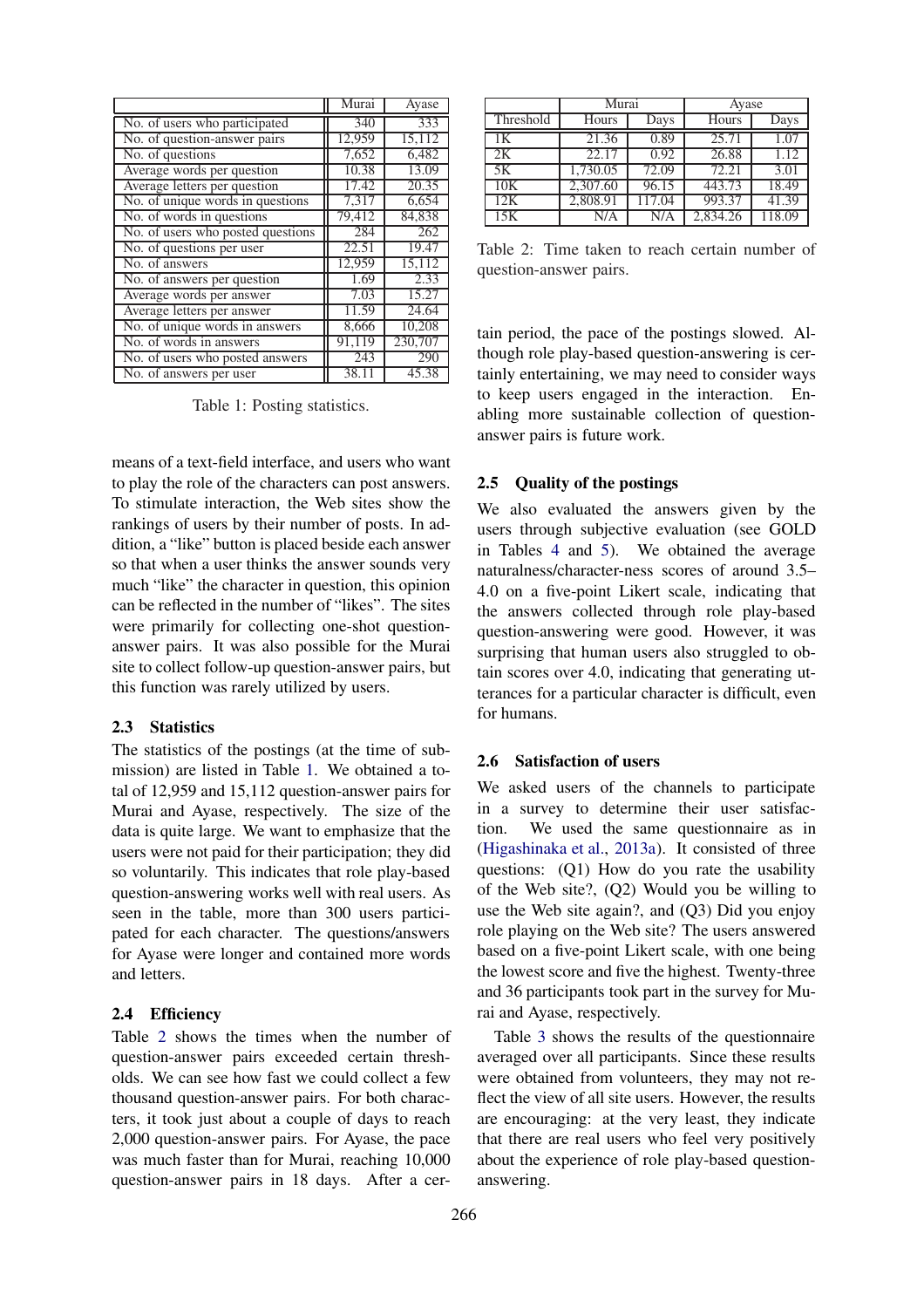|                | Questionnaire item         | Murai | Avase |
|----------------|----------------------------|-------|-------|
|                | Usability of Web site      | 3.74  | 4.08  |
| O2             | Willingness for future use | 4.57  | 4.56  |
| O <sub>3</sub> | Enjoyment of role playing  | 4.39  | 4.53  |

<span id="page-3-0"></span>Table 3: Questionnaire results.

## 3 Creating chatbots from collected question-answer pairs

Now that we have successfully collected a large number of question-answer pairs for our two characters, the next step is to determine if the collected pairs can be useful for creating chatbots that exhibit the personalities of the characters in question; namely, Murai and Ayase. Since the size of the data was not large enough to train neural-generation models [\(Vinyals and Le](#page-8-10), [2015\)](#page-8-10), we opted for a retrieval-based approach in which relevant question-answer pairs are retrieved using an input question as a query and the answer part of the most relevant pair is returned as a chatbot's response. One of the methods we used is a simple application of an off-the-shelf text search engine, and the other is our proposed method, which is more sophisticated and uses neural-translation models for ranking.

### <span id="page-3-3"></span>3.1 Simple retrieval-based method

This method uses the text search engine  $LUCENE<sup>2</sup>$  $LUCENE<sup>2</sup>$  $LUCENE<sup>2</sup>$  for retrieval. Ouestions and answers are first indexed with LUCENE. We use a built-in Japanese analyzer for morphological analysis. Given an input question, the BM25 algorithm [\(Walker et al.](#page-8-11), [1997](#page-8-11)) is used to search for a similar question using the content words of the input question. The answers for the retrieved questions are used as the output of this method. Although simple, this method is quite competitive with other methods when there are many question-answer pairs because it is likely that we will be able to find a similar question by word matching.

### <span id="page-3-4"></span>3.2 Proposed method

Only using word-matching may not be sufficient. Therefore, we developed a more elaborate method that re-ranks the results retrieved from LUCENE. Our idea comes from cross-lingual question answering (CLQA) [\(Leuski et al.](#page-8-6), [2009](#page-8-6)) and recent advances in neural conversational models [\(Vinyals and Le](#page-8-10), [2015\)](#page-8-10). We also conducted semantic and intent-level matching between ques-



<span id="page-3-2"></span>Figure 4: Flow of proposed method.

tions so that appropriate answer candidates could be ranked higher. Figure [4](#page-3-2) shows the flow of this method. Given an input question Q, the method outputs answers in the following steps. The details of some of the key models/modules used in the steps are described later.

- 1. Given Q, LUCENE retrieves top-N questionanswer pairs  $(Q'_1, A'_1) \dots (Q'_N, A'_N)$ , as described in Section [3.1.](#page-3-3)
- 2. The question-type estimation and extended named entity recognition modules estimate the question types of  $Q$  and  $Q'$  and extract extended named entities [\(Sekine et al.,](#page-8-12) [2002\)](#page-8-12) contained in  $A'$ . The question-type match score is calculated by using the match of the question type and the number of extended named entities in  $A'$  requested by  $Q$ . See Section [3.3](#page-4-0) for details.
- 3. The center-word extraction module extracts center-words (noun phrases (NPs) that represent foci/topics) from both  $Q$  and  $Q'$ . The center-word score is 1.0 if one of the centerwords of  $Q$  is included in those of  $Q'$ ; otherwise it is 0.0.
- 4. The translation model is used to calculate the probability that each  $A'$  is translated from  $Q$ , that is,  $p(A'|Q)$ . We also calculate the probability bi-directionally, that is,  $p(Q|A')$ , which has been shown to be effective in CLQA [\(Leuski et al.](#page-8-6), [2009](#page-8-6)). The probabilities are normalized by dividing them by the number of words on the target side. Since the raw probabilities are difficult to integrate with other scores, we sort the question-answer pairs by their probabilities and use their ranks

<span id="page-3-1"></span><sup>2</sup><https://lucene.apache.org/>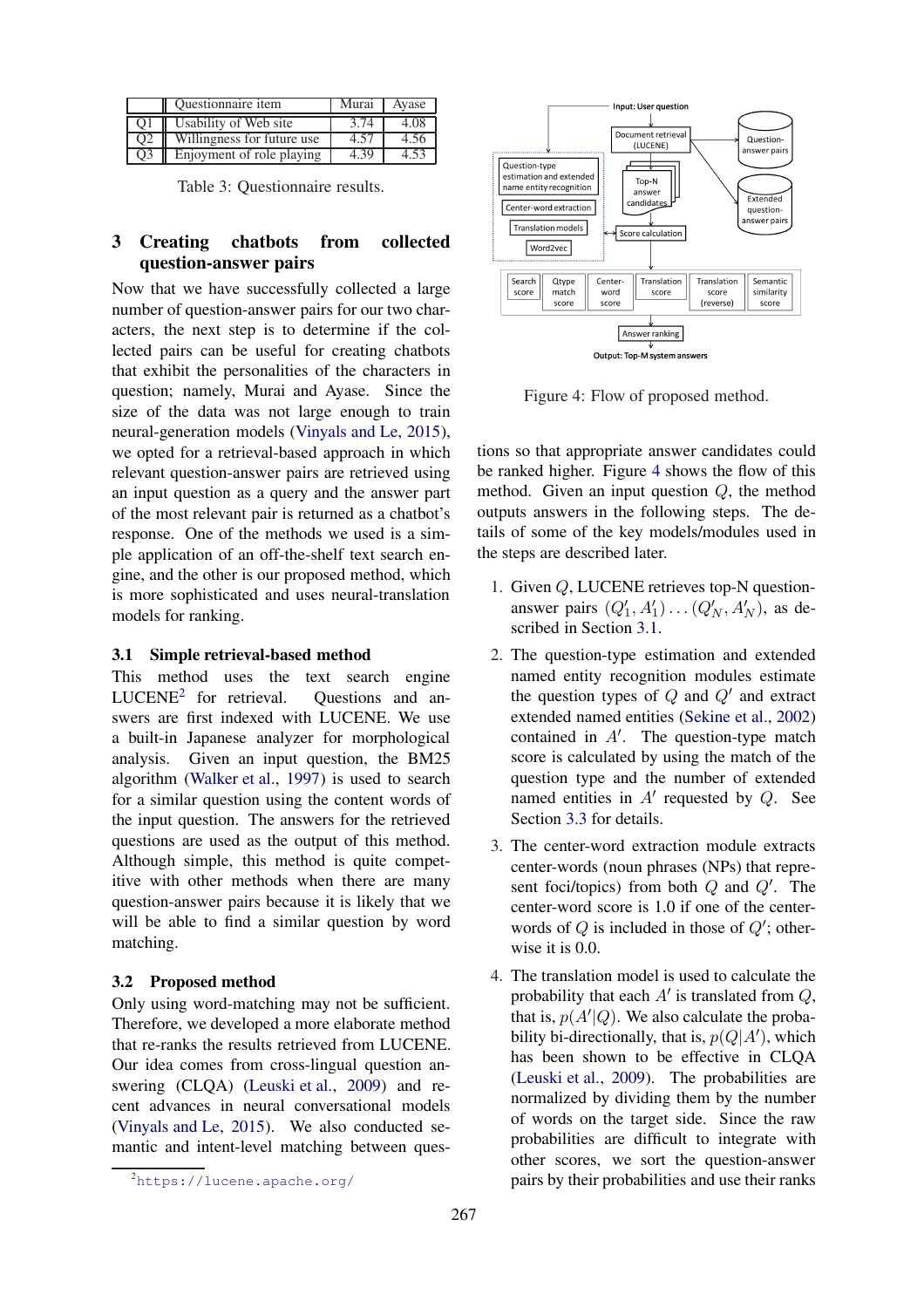to obtain the translation scores. That is, if the rank is  $r$ , its score is calculated by

<span id="page-4-1"></span>
$$
1.0 - (r - 1)/\text{max\_rank}, \qquad (1)
$$

where max\_rank is the maximum number of elements to be ranked.

- 5. The semantic similarity model is used to calculate the semantic similarity score between Q and Q′ . We use Word2vec [\(Mikolov et al.,](#page-8-13) [2013](#page-8-13)) to calculate this score. First, we obtain word vectors (trained from Wikipedia) for each word in  $Q$  and  $Q'$  and then calculate the cosine similarity between the averaged word vectors.
- 6. The score calculation module integrates the above scores to obtain a final score:

 $score(Q, (Q', A'))$ 

- $= w_1 * \text{search\_score}$
- $+$  w<sub>2</sub>  $*$  qtypes\_match\_score
- + w3 ∗ center-word score
- $+ w_4 *$  translation\_score
- $+$   $w_5 * \text{rev\_translation\_score}$
- $+ w_6 *$  semantic\_similarity\_score (2)

Here, search score indicates the score converted from the rank of the search results from LUCENE. The conversion is done using Eq.  $(1)$ . rev\_translation\_score indicates the translation score derived from  $p(Q|A')$ . The  $w_1 \ldots w_6$  denote the weights of the scores.

7. The question-answer pairs are sorted by their scores, and top-M answers are returned as output.

### <span id="page-4-0"></span>3.3 Modules

We describe some of the models/modules used in the above steps.

Question-type estimation and extended named entity recognition We estimated four question types for a question. One is a general question type. We used the taxonomy described in [\(Higashinaka et al.](#page-8-14), [2014\)](#page-8-14), which has 16 question subtypes. We trained a logistic-regression based question-type classifier that classifies a question into one of the 16 question types. The other three question types come from an extended named entity taxonomy proposed by Sekine [\(2002](#page-8-12)). The taxonomy has three layers ranging from abstract (e.g., Product, Location) to more concrete entities (e.g., Car, Spa, City). We trained a logisticregression-based classifier that classifies which of the named entity types is requested in a question. We trained a classifier for each layer; thus, we had three classifiers. Using our in-house data, by two-fold cross-validation, the classification accuracies are 86.0%, 84.9%, 76.9%, and 73.5% for the general question type, layer-1, layer-2, and layer-3 question types, respectively. We also extract extended named entities from an answer candidate  $(A')$  by using our extended named entity recognizer [\(Higashinaka et al.](#page-8-15), [2013b](#page-8-15)) and check whether the extended named entities corresponding to the layer-1, layer-2, and layer-3 question types of a question  $(Q)$  are included in  $A'$ .

The gtypes\_match\_score is calculated as follows: if there is a match of the general question type between  $Q$  and  $Q'$ , the score of one is obtained. Then, the number of extended-namedentity question types covered by the answer candidate is added to this score. Finally, this score is divided by four for normalization.

Center-word extraction We define a centerword as an NP that denotes the topic of a conversation. To extract such NPs from an utterance, we used conditional random fields (CRFs) [\(Lafferty et al.](#page-8-16), [2001\)](#page-8-16). For the training and testing, we prepared about 20K sentences with centerword annotation. The sentences were those randomly sampled from our in-house open-domain conversation corpus. The feature template uses words, part-of-speech (POS) tags, and semantic categories of current and neighboring words. The extraction accuracy is 76% in F-measure with our in-house test set.

Translation model We trained a translation model by using a seq2seq model. We trained the model by using the OpenNMT Toolkit<sup>[3](#page-4-2)</sup> with default settings. The translation model learns to translate a question into an answer. By using the trained model, we can obtain the generative probability of an answer given a question; namely  $p(A'|Q)$ . Since the amount of question-answer pairs was limited, we first trained a model by using our in-house question-answering data comprising 0.5 million pairs. The data were collected using crowd-sourcing. We then adapted the model to our question-answer pairs. The model for  $p(Q|A')$ was trained in the same manner by swapping the

<span id="page-4-2"></span><sup>3</sup><http://opennmt.net/>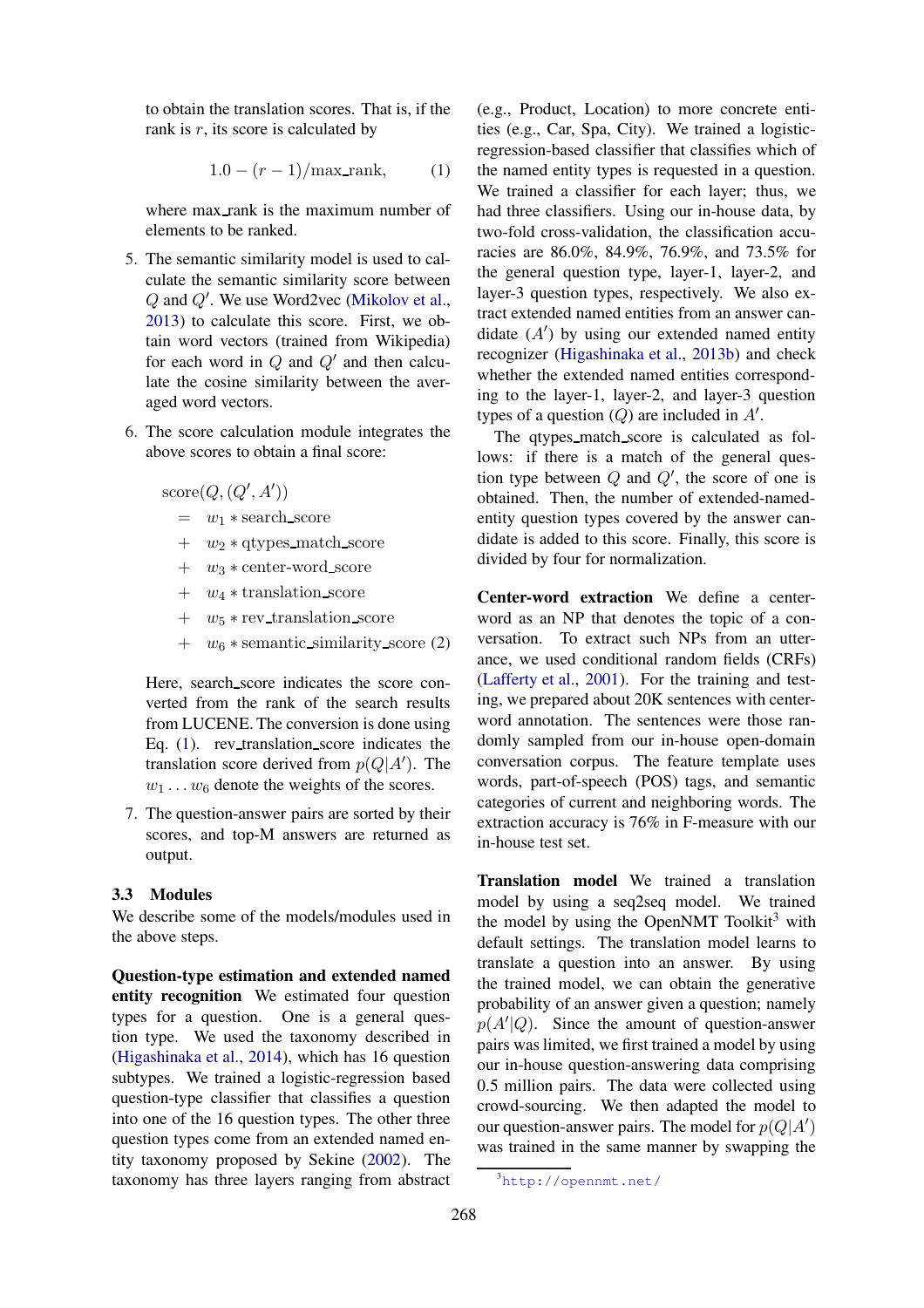source and target data. To reflect the number of "likes" associated with the answers (see Section [2.2\)](#page-1-4), we augmented the number of samples by their number of "likes"; that is, if a questionanswer pair has n "likes", n samples of such a question-answer pair are included in the training data.

### <span id="page-5-0"></span>3.4 Extending question-answer pairs

When developing our method, we noticed that, in some cases, top-N search results do not contain good candidates because of the lack of question coverage. When the top-N questions do not semantically match reasonably with the input question, the answers are likely to be inappropriate. To have a wider coverage of questions, we extended our question-answer pairs by using Twitter. Our methodology was simple: for each answer A that occurred twice or more in our questionanswer pairs, we searched for tweets that resemble A with a Levenshtein distance (normalized by the sentence length) below 0.1. Then, if the tweets had an in-reply-to relationship to other tweets, they were retrieved and coupled with A to form extended question-answer pairs. The reason we focused on an answer that occurred twice or more is mainly due to the efficiency of crawling, but such answers that occur multiple times are likely to be characteristics of the characters in question. We obtained 2,607,658 and 1,032,492 extended question-answer pairs for Murai and Ayase, respectively.

### 4 Experiments

We conducted a subjective evaluation to determine the quality of chatbots created from our collected question-answer pairs. We first describe how we prepared the data for evaluation and how we recruited participants. We then describe the evaluation criteria. Next, we describe the methods for comparison, in which we compared the methods presented in the previous section with a rulebased baseline and gold data (human-generated data). Finally, we explain the results and present our analyses.

### 4.1 Data

To create the data for testing, we first randomly split the question-answer pairs into train, development, and test sets with the ratios of 0.8, 0.1, and 0.1, respectively. The splits were made so that the same question would not be included over multiple sets. We used the train and development sets to train the translation models. In addition, the question-answer pairs used by LUCENE for retrieval consisted only of train and development data. For each character, 50 questions were randomly sampled from the test set and used as input questions for this experiment.

### 4.2 Procedure

We recruited 26 participants each for Murai and Ayase. The participants were recruited mainly from the subscribers of the channels for the two characters. Before taking part in the experiment, they self-declared their levels of knowledge about the characters. Then, they rated the top-1 output of the five methods (shown below) for the 50 questions; they rated at maximum 250 answers (since some methods output duplicate answers, such answers were only rated once). We compensated for their time by giving Amazon gift cards worth about 20 US dollars.

### 4.3 Evaluation criteria

The participants rated each output answer by their degree of agreement to the following statements on a five-point Likert scale (1: completely disagree, 5: completely agree).

- Naturalness Not knowing who's speaking, the answer is appropriate to the input question.
- Character-ness Knowing that the character in question is speaking, the answer is appropriate to the input question.

The first criterion evaluates the interaction from a general point of view, while the second from the character point of view. Ideally, we want the character-ness to be high, but we want to maintain at least reasonable naturalness when considering the deployment of the chatbots. Note that an utterance can be rated low in terms of naturalness but high in character-ness, or vice-versa: for example, some general utterances, such as greetings, can never be uttered by particular characters.

#### 4.4 Methods for comparison

We compared five methods. A rule-based baseline written in Artificial Intelligence Markup Language (AIML) [\(Wallace](#page-8-17), [2009](#page-8-17)) was used. The aim of having this baseline is to emulate when we do not have any question-answer pairs available. Although this is a simple rule-based baseline, it is a competitive one because it uses one of the largest rule sets in Japanese.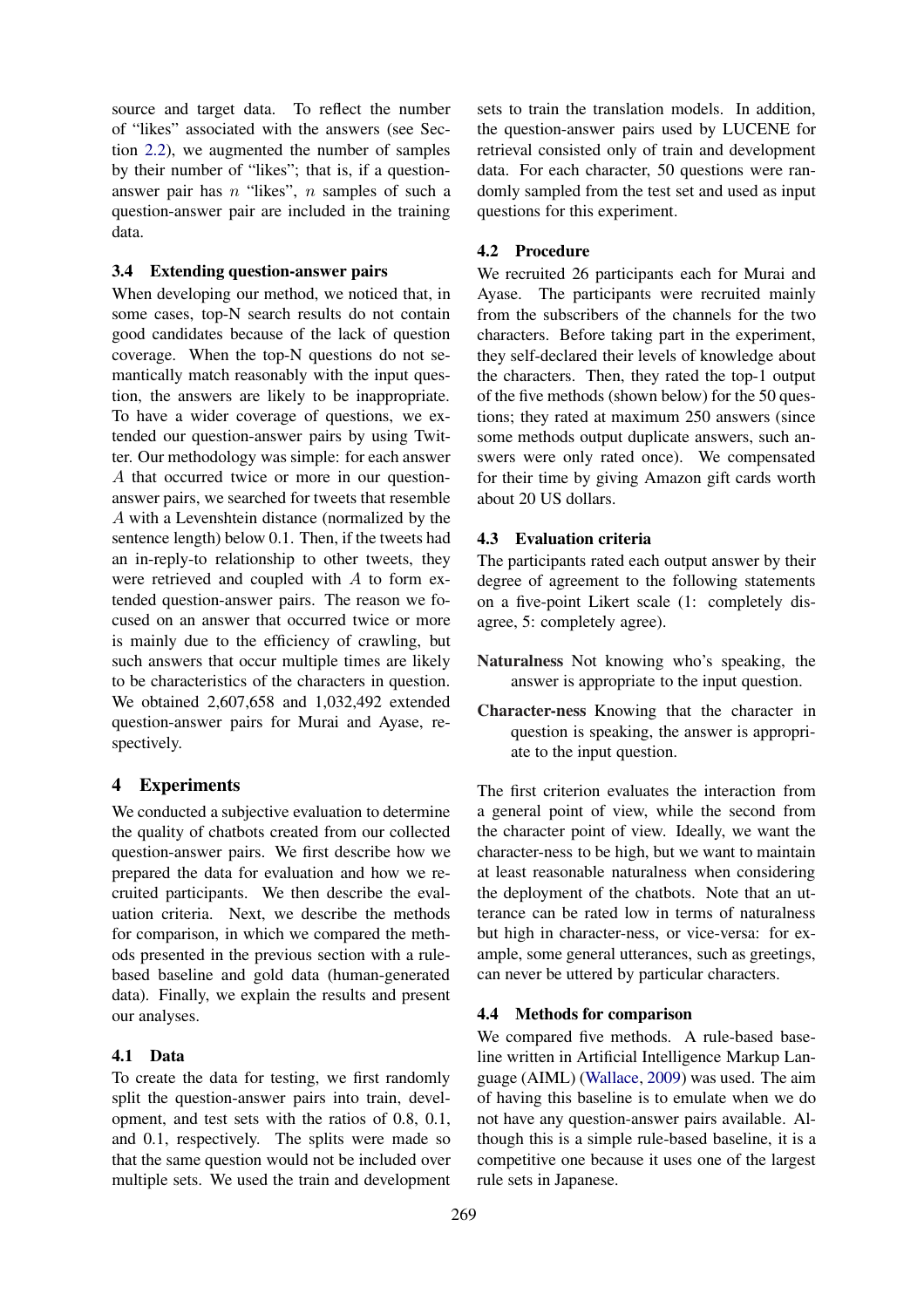|                   | All                        |                            | High                       |                            | LOW.                       |                                   |
|-------------------|----------------------------|----------------------------|----------------------------|----------------------------|----------------------------|-----------------------------------|
|                   | Natural                    | Character                  | Natural                    | Character                  | Natural                    | Character                         |
| (a) $\Lambda$ IML | 2.93                       | 2.60                       | 2.93                       | 2.49                       | 2.96                       | 2.95                              |
| (b) LUCENE        | 2.80                       | $2.87^{aa}$                | 2.81                       | $2.80^{aa}$                | 2.75                       | 3.10                              |
| (c) PROP_WO_EXDB  | $3.16^{aabb}$              | $3.17^{aabb}$              | $3.17^{abb}$               | $3.09^{aabb}$              | 3.13                       | $3.42^{aa}$                       |
| $(d)$ PROP        | $3.39$ <sup>aabbcc</sup>   | $3.20^{aabb}$              | $3.42^{aabbcc}$            | $3.14^{aabb}$              | $3.32^{bb}$                | $3.39^{a}$                        |
| $(e)$ GOLD        | $3.91$ <sup>aabbccdd</sup> | $3.81$ <sup>aabbccdd</sup> | $3.93$ <sup>aabbccdd</sup> | $3.80$ <sup>aabbccdd</sup> | $3.85$ <sup>aabbccdd</sup> | $3.85$ <sup><i>a</i>abbccdd</sup> |

<span id="page-6-0"></span>Table 4: Results for Murai. The scores were averaged over the participants. Superscripts indicate whether the value is significantly better than those for the methods denoted with letters; two letters, such as 'aa', indicate statistical significance  $p < 0.01$ , and a single letter indicates  $p < 0.05$ . The Steel-Dwass multiple comparison test was used as a statistical test. The best scores (excluding GOLD) are in bold.

|                  | All                                |                            | High                              |                                   | LOW.          |              |
|------------------|------------------------------------|----------------------------|-----------------------------------|-----------------------------------|---------------|--------------|
|                  | Natural                            | Character                  | Natural                           | Character                         | Natural       | Character    |
| $(a)$ AIML       | 2.71                               | 2.44                       | 2.74                              | 2.42                              | 2.49          | 2.63         |
| (b) LUCENE       | $2.98^{aa}$                        | $3.13^{aa}$                | $3.05^{aa}$                       | $3.13^{aa}$                       | 2.48          | 3.11         |
| (c) PROP_WO_EXDB | $3.04^{\overline{a} \overline{a}}$ | $3.15^{\overline{aa}}$     | $3.09^{aa}$                       | $3.14^{aa}$                       | 2.62          | $3.19^a$     |
| $(d)$ PROP       | $3.23^{aabbc}$                     | $3.24^{aa}$                | $3.28^{aabb}$                     | $3.23^{aa}$                       | 2.78          | $3.27^{aa}$  |
| $(e)$ GOLD       | $3.61$ <sup>aabbccdd</sup>         | $3.74$ <sup>aabbccdd</sup> | $3.68$ <sup><i>aabbccdd</i></sup> | $3.75$ <sup><i>a</i>abbccdd</sup> | $3.11^{aabb}$ | $3.65^{aab}$ |

<span id="page-6-1"></span>Table 5: Results for Ayase. See caption of Table [4](#page-6-0) for notations in table.

Rule-based baseline (AIML) The typical approach to implement a chatbot is by using rules. We used the rules written in AIML created by Higashinaka et al [\(2015](#page-8-18)). There are roughly 300K rules. In Japanese, sentence-end expressions are key factors to exhibit personality. Therefore, following the method by Miyazaki et al. [\(2016](#page-8-19)), we created sentence-end conversion rules so that the output of this method would have the sentence-end expressions that match the characters in question.

### Retrieval-based method (LUCENE) The

retrieval-based method described in Section [3.1.](#page-3-3)

#### Proposed method 1 (PROP WO EXDB) The

- proposed method described in Section [3.2.](#page-3-4) This method does not use the extended question-answer pairs from Twitter. The weights  $w_1 \ldots w_6$  are all set to 1.0. We used 10 for N for document retrieval.
- Proposed method 2 (PROP) The proposed method with extended question-answer pairs from Twitter, as described in Section [3.4.](#page-5-0) We retrieved 10 candidates from collected question-answer pairs and 10 from extended ones. The weights  $w_1 \ldots w_6$  are all set to 1.0.
- Upper bound (GOLD) The gold responses by the online users to the test questions. When multiple answers are given to a question, one is randomly selected.

#### 4.5 Results

Tables [4](#page-6-0) and [5](#page-6-1) list the results for Murai and Ayase, respectively. The topmost row indicates the level of knowledge about the characters. 'All' indicates the results of all participants, 'High' those who self-declared as being very knowledgeable, and 'Low' those who self-declared otherwise. We had 26 High and 6 Low participants for Murai, and 23 High and 3 Low participants for Ayase.

The tendencies were the same for the two characters, although the scores for Ayase were generally lower than those of Murai. AIML performed the worst followed by LUCENE. It was surprising that AIML's score was low; this is probably because of the peculiarities of the input questions for the characters. PROP WO EXDB and PROP performed better than AIML and LUCENE with statistical significance in many cases. GOLD was always the best-performing method. PROP was significantly better than PROP WO EXDB for naturalness but not for character-ness.

These results indicate that simple text-based retrieval is not sufficient, and we need more elaborate methods. The effectiveness of the extended question-answer pairs seems to be limited. It can be useful to make the interaction seem natural, but this does not necessarily improve character-ness, although we believe that having the ability to converse naturally is a requirement for chatbots.

When we focus on the results as they relate to the knowledge levels, we see large differences between High and Low. The High participants are likely to differentiate the answers more than Low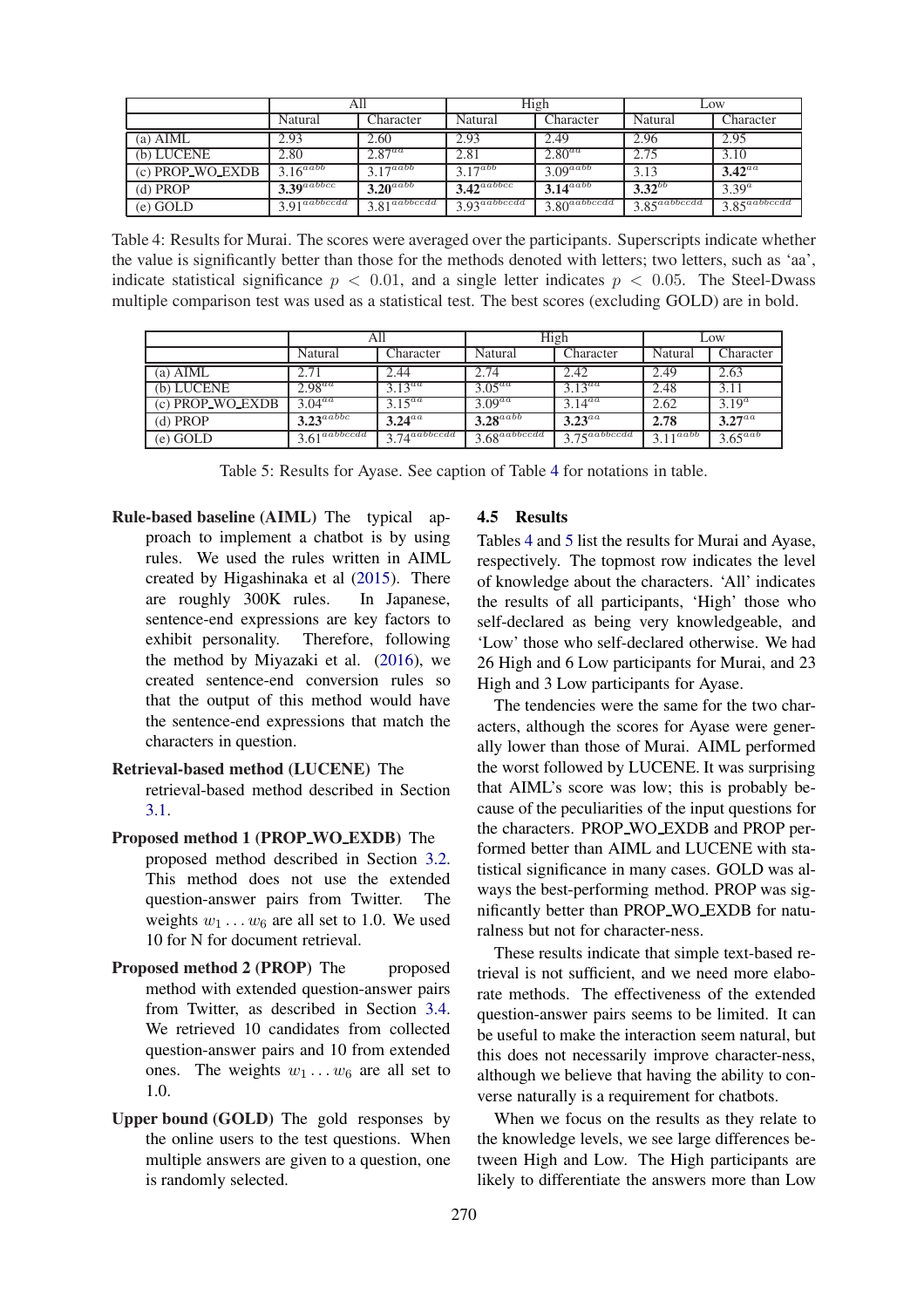| Ouestion             | Method        | Answer                                                  | Nat. | Char. |
|----------------------|---------------|---------------------------------------------------------|------|-------|
| What did you eat for | AIML          | I had a chicken breast rice bowl. It was good. What did | 4.50 | 3.46  |
| lunch today?         |               | you eat?                                                |      |       |
|                      | <b>LUCENE</b> | Anything will do when you are playing video games.      | 1.88 | 2.08  |
|                      | PROP WO EXDB  | Ramen!                                                  | 4.81 | 4.77  |
|                      | <b>PROP</b>   | Ramen.                                                  | 4.73 | 4.31  |
|                      | <b>GOLD</b>   | I had a ginger grilled meal at Hidakaya.                | 4.92 | 4.15  |

<span id="page-7-0"></span>Table 6: Examples of answers for Murai by each method. Questions and answers were originally in Japanese. English translations are by the authors.

| <b>Ouestion</b>  | Method        | Answer                                                      | Nat. | Char. |
|------------------|---------------|-------------------------------------------------------------|------|-------|
| You are so cute. | AIML          | Cute is the best.                                           | 2.69 | 2.15  |
|                  | <b>LUCENE</b> | Shut up or I will sew your mouth.                           | 3.04 | 4.12  |
|                  | PROP_WO_EXDB  | Thank you! It's a little embarrassing.                      | 4.69 | 4.08  |
|                  | <b>PROP</b>   | Thank you!                                                  | 4.62 | 4.15  |
|                  | <b>GOLD</b>   | You say silly things all the time. I may take it seriously. | 4.08 | 4.27  |

<span id="page-7-1"></span>Table 7: Examples of answers for Ayase by each method.

participants. For example, for Murai, there were only few cases in which there was statistical significance between the proposed methods when the knowledge level was low. The tendency was the same for Ayase. This highlights the difficulty in evaluating for characters.

Tables [6](#page-7-0) and [7](#page-7-1) show examples of answers for Murai and Ayase, respectively. Overall, since the proposed methods achieved character-ness scores well over 3 (which is the middle point in the scale), we conclude that we can create chatbots with consistent personalities by means of role play-based question-answering.

## 5 Related Work

Although there have not been any studies involving role play-based question-answering for data collection, there is a large body of research for creating chatbots that show consistent personalities.

There have been several studies on characters by generating or rewriting utterances reflecting the underlying personality traits [\(Mairesse and Walker](#page-8-20), [2007](#page-8-20); [Sugiyama et al.,](#page-8-21) [2014;](#page-8-21) [Miyazaki et al.,](#page-8-19) [2016\)](#page-8-19). In addition, there has been extensive research on extending neural conversational models to reflect personal profiles [\(Li et al.](#page-8-0), [2016\)](#page-8-0). Although such neural networkbased methods show promising results, they still suffer from sparsity of data and non-informative utterances [\(Li et al.](#page-8-22), [2015\)](#page-8-22). This paper proposed increasing the source data for character building; the data can be useful for neural models.

## 6 Summary and future work

Our goal for this study was to verify the effectiveness of role play-based question-answering for creating chatbots. Focusing on two famous characters in Japan, we successfully collected a large volume of question-answer pairs for two characters by using real users. We then created chatbots using the question-answer pairs. Subjective evaluation showed that although a simple textretrieval based method does not work well, our proposed method that uses translation models as well as question-type matching and center-word extraction works well, showing reasonable scores in terms of naturalness and character-ness.

For future work, we need to consider approaches to improve the quality of the proposed method. For example, we are currently using equal weights for scoring. We believe that they can be optimized using training data. We also want to incorporate other pieces of information that may contribute to the ranking of answers, such as sentence embeddings [\(Kiros et al.](#page-8-23), [2015](#page-8-23)), discourse relations [\(Lin et al.,](#page-8-24) [2009](#page-8-24); [Otsuka et al.,](#page-8-25) [2017](#page-8-25)), and external knowledge about the characters. Although we used two very different characters in this paper, we want to use additional types of characters as targets for role play-based question-answering. We also want to incorporate the chatbots into the Web sites so that the users can feel they are training up the characters.

## Acknowledgments

We thank the developers of DWANGO Co., Ltd. for creating the role play-based questionanswering Web sites. We also thank the subscribers of the Max Murai and Tukasa Fushimi channels on NICONICO Douga for their cooperation. We thank the members of the Service Innovation Department at NTT DOCOMO, especially Yuiko Tsunomori, for helpful discussions and suggestions.